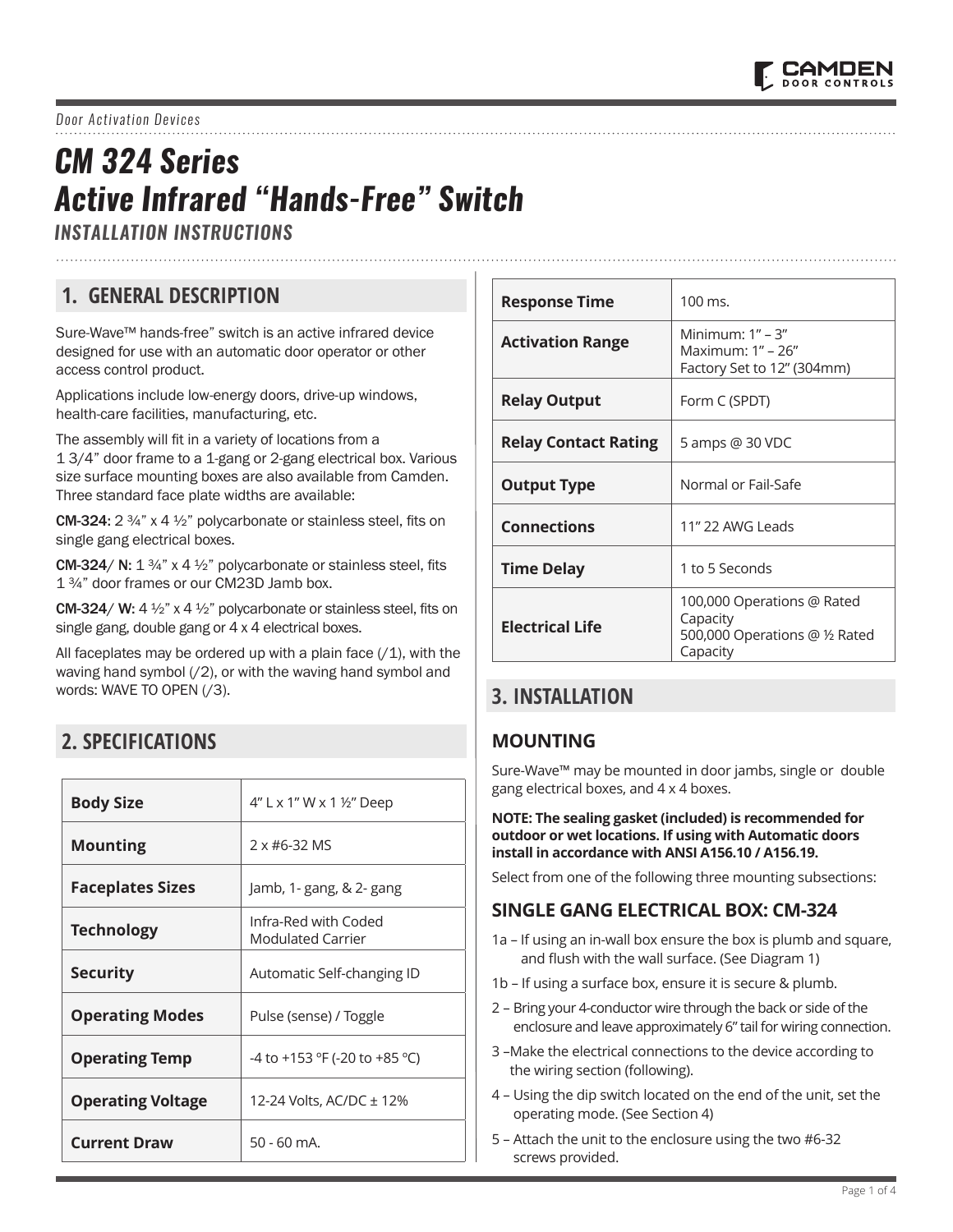#### *CM-324 ACTIVE INFRARED "HANDS-FREE" SWITCH*

INSTALLATION INSTRUCTIONS

- 6 Apply power and adjust range and time delay via the potentiometers on the front of the unit. (See Section 4 for adjustments)
- 7 Attach the faceplate to the unit using the two black #6-32 x 3/8 machine screws or tamperproof screws.

#### Do not overtighten!!



**DIAGRAM 1 PROPER BOX INSTALLATION**

## **2-GANG (or 4x4) ELECTRICAL BOX: CM-324W**

- 1a If using an in-wall box ensure the box is plumb and square, and flush with the wall surface (See Diagram 1).
- 1b If using a surface box, ensure it is secure & plumb.
- 1c If using a 4 x 4 box, ensure the box is plumb and square, and flush with the wall surface, then attach the metal adaptor plate (included in the CM-324W package) to the box using appropriate fasteners.
- 2 Bring your 4-conductor wire through the back or side of the enclosure and leave approximately 6" tail for wiring connection.
- 3 Make the electrical connections to the device according to the wiring section (following).
- 4 Using the dip switch located on the end of the unit, set the operating mode. (See Section 4)
- 5 Attach the unit to the enclosure using the two #6-32 screws provided.
- 6 Apply power and adjust range and time delay via the potentiometers on the front of the unit. (See Section 4 for adjustments)
- 7 Attach the faceplate to the unit using the two black #6-32 x 3/8 machine screws or tamperproof screws.

Do not overtighten!!

#### **DOOR FRAME: CM-324N**

1a – If mounting directly in a 1¾" wide aluminum jamb, make a cutout in the door frame at the intended location as per Diagram 2. (See Diagram 2)

Drill and tap two mounting holes as shown.

- 1b If mounting the unit in our CM-23d deep jamb box, first mount the jamb box according to the instructions packaged with the enclosure. Using the CM-23D as a guide, drill a wire access hole through the jamb to fish the wiring through.
- 2 Bring your 4-conductor wire through the back or side of the enclosure (or Jamb) and leave approximately 6" tail for wiring connection.
- 3 Make the electrical connections to the device according to the wiring section (following).
- 4 Using the dip switch located on the end of the unit, set the operating mode. (See Section 4)
- 5 Attach the unit to the enclosure or jamb using the two #6-32 screws provided.
- 6 Apply power and adjust range and time delay via the potentiometers on the front of the unit. (See Section 4 for adjustments)
- 7 Attach the faceplate to the unit using the two black #6-32 x 3/8 machine screws or tamperproof screws.

Do not overtighten!!

#### **WIRING**

**CAUTION:** Do not apply power to the unit until all secondary wiring is complete, and dip-switches have been set.

The CM-324 can be powered from 12 or 24 volts, AC or DC. Connect the two Red wires, (which are non-polarity sensitive) to the power source.

The output is a form C relay. N.O is Blue, N.C. is Violet, and Common is Green. Selecting the correct output is also dependant on the operating mode chosen. (See Section 4) Most applications will utilize the N.O. and Common terminals.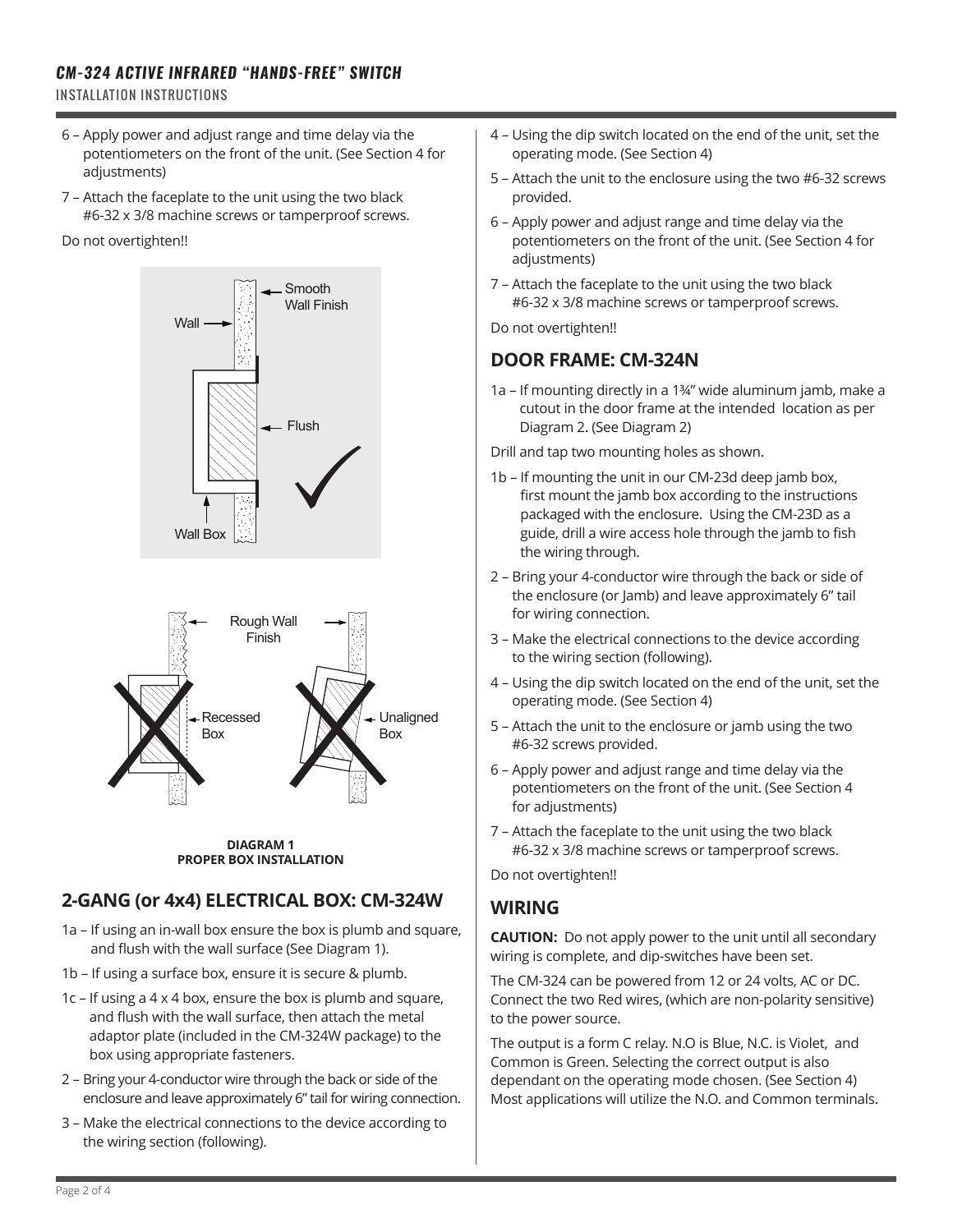INSTALLATION INSTRUCTIONS

Door Frame CM-324/N3

**WAVE**<br>TO OPEN

 $\circledR$ 

# **4. APPLICATIONS & SET-UP APPLICATIONS**

See Diagram 3 for the location of the Dip switches.



**DIAGRAM 3 LOCATION OF ADJUSTMENTS**

## **Switch 1 – Normal Mode/Fail-Safe Mode**

Choose Normal Mode if you wish the **N.O.** contact to remain open if the power were to fail. This is the factory setting.

Choose Fail-safe Mode if you wish the contacts to close upon power fail. Move the Dip switch to **OFF** position, and wire your device to the **Common** and **N.C.** wires.

# **Switch 2 – Time Delay Mode/Toggle Mode**

Factory setting is Time Delay (Sense) mode, whereby the contact closure will be adjustable from 1 – 5 seconds using the Time Delay Potentiometer.

In Toggle (or Switch) mode, when the CM-324 is activated once, the relay will stay energized until it is activated once again. (The adjustable timer is inactive in this mode)

## **Switch 3 – LED On/LED Off**

This switch disables the LED, should this feature be desired. Factory setting is ON.

Once the Dip switches have been set, and the unit is installed in the frame or enclosure, apply power to the unit and

observe operation.

Set both potentiometers to minimum setting initially (fully counter-clockwise).

See Diagram 3 for location.

Adjust the range potentiometer by turning

the pot in a clockwise manner, and passing your hand in front of the unit. Rotate the pot until the desired range is obtained. See Diagram 5 for patterns.

Next, adjust the time delay potentiometer by turning clockwise until the desired time delay is obtained. It is sometimes beneficial to leave this o leave this adjustment set to minimum and utilize the time delay on the door operator, if present.

NOTE: Timer is non-functional in Toggle Mode. Install the faceplate using the screws provided.

Do not overtighten!!

**OPTIONAL** – Apply the included Wheelchair logo to the frame or wall at desired location. See Diagram 5.

#### **Do not apply directly to the faceplate!!**



25mm 1"

If using this product with an Automatic Door, proceed to

Section 5 for **System Inspection Instructions.**

# **5. SYSTEM INSPECTION INSTRUCTIONS**

After the Installation and operational check of the system:

- 1. Place warning label on the door (as per ANSI A156.10 or A156.19 guidelines). This will advise the person entering the swing side zone that the door will move.
- 2. Instruct the owner on door system operation and how to test it. This should be checked on a daily basis.
- 3. Instruct the owner on what to do if the door or any of its components become damaged.
- 4. Strongly recommend to the owner that the complete entry be inspected twice a year as part of the service agreement.

# **6. WARRANTY**

Camden Door Controls guarantees the Sure-Wave™ to be free from manufacturing defects for 3 years from date of sale.

If during the first 3 years the CM-324 fails to perform correctly, it may be returned to our factory where it will be repaired or replaced (at our discretion) without charge. Except as stated herein, Camden extends no warranties expressed or implied regarding function, performance or service.